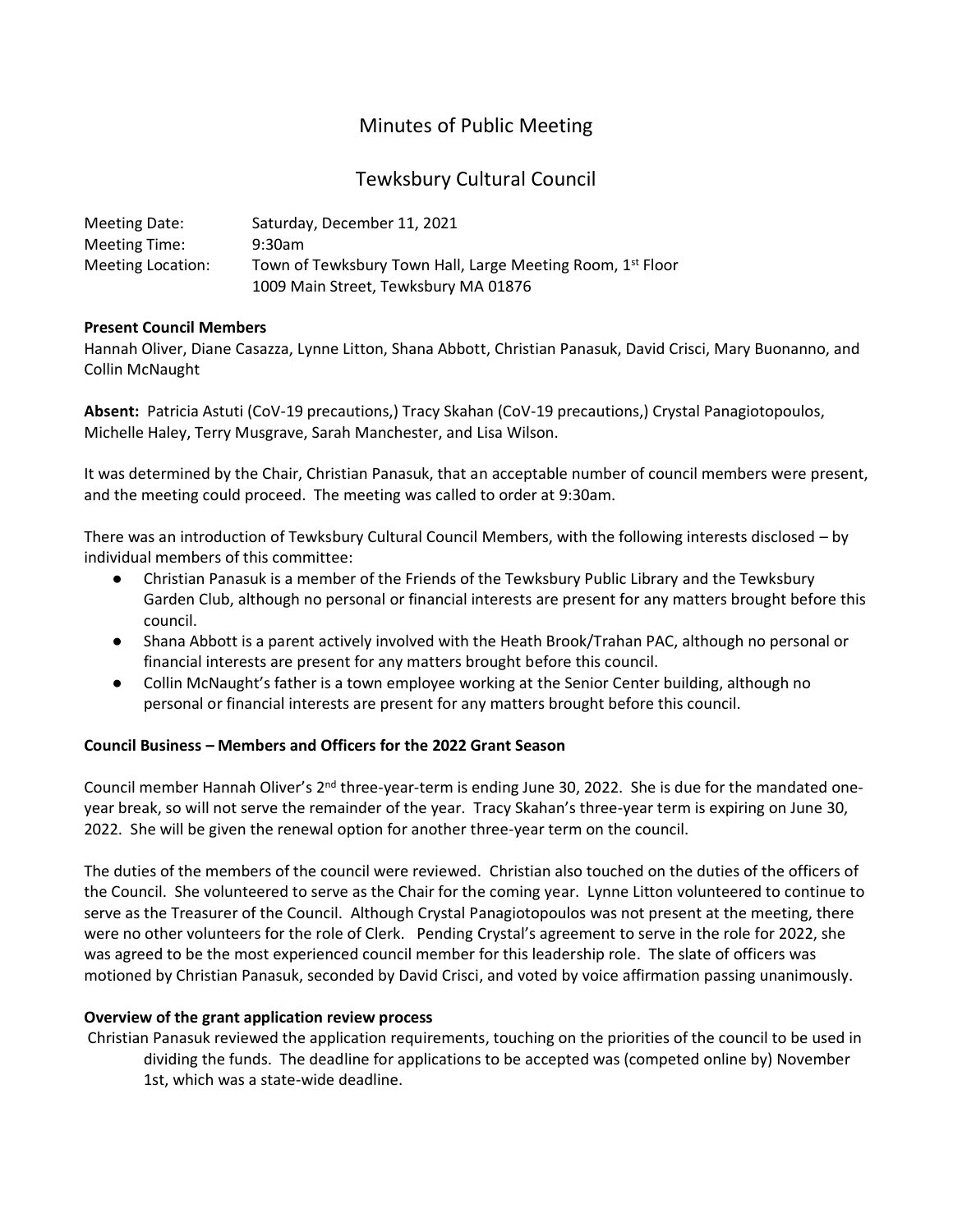#### **Tewksbury Grant Fund financials from 2021 and previous years**

Chair Christian Panasuk noted the following:

| <b>Estimated Funding Available.</b> | \$15,400.00<br>-\$624.97 | From incoming MA Cultural Council community award for 2022<br>less anticipated 2022 Tewksbury Council Expenses (can be up to 5%)                           |
|-------------------------------------|--------------------------|------------------------------------------------------------------------------------------------------------------------------------------------------------|
|                                     | +S3.608.97               | Current Fund Balance in town account after all paid grants except encumbered funds<br>for the outstanding 4 programs remaining from the 2021 grant season. |
|                                     | \$18,384,00              | Total Available Funds                                                                                                                                      |

#### **Comments or Questions from the Public**

The following applicants were present to present details of the funding requests from the public gathered for the meeting:

- Jennifer Balch-Kenney spoke in favor of the request from the Tewksbury Open Space and Recreation Plan Committee for the Pollinator Gardens project.
- Jeanette Waugh, David Moffat and Ana DeMatos spoke in favor of the two requests from the Tewksbury Memorial High School Theatre Company, Inc. for the Clue -On Stage performance and Mama Mia – the Musical event.
- Susan Young spoke in favor of the Tewksbury Garden Club project: Arbor Day 2022

### **Review and discussion of individual grant applications with appropriation vote**

All council members read the entire packet of applications prior to the meeting. The 22 applications were divided among the present council members, to be presented orally to the rest of the council if the applicant was not present. Each grant application was discussed individually on it's own merit, and an award amount suggested by the common group consensus until a final tally could be voted upon at the end of the discussion. There is an attached addendum including each of the grant applications, to be kept at the home of Christian Panasuk, 2022 chair. Further discussion followed balancing the award amounts until the correct total figure of \$18,384 was accounted for in the tally of the awards.

At the end of the discussion of individual applications, there was a motion by Hannah Oliver ( $2^{nd}$  by David Crisci) to proceed with awarding the grants as described and tallied, totaling \$18,384.00. This motion was voted unanimously by voice vote.

Chair Christian Panasuk will draft and post application denial letters (emails) to the following applicants, on 12/11/21:

| <b>Applicant &amp; Project</b>                                                                                                        | <b>Reason for Denial</b>                                                                                       |  |
|---------------------------------------------------------------------------------------------------------------------------------------|----------------------------------------------------------------------------------------------------------------|--|
| Sevenars Concerts, Inc. -- Sevenars 54th Anniversary Season<br>performance live in Worthington, MA, with virtual portions TBA<br>2022 | The project did not provide enough public benefit for our<br>community compared to other proposals we received |  |
| Alex Leff - Cycle of Memory documentary film presented                                                                                | The project did not provide enough public benefit for our                                                      |  |
| virtually                                                                                                                             | community compared to other proposals we received                                                              |  |
| Kirk Whipple - Duo Pianists, Composers & Educators Whipple &                                                                          | The project did not provide enough public benefit for our                                                      |  |
| Morales in Concert, presented virtually                                                                                               | community compared to other proposals we received                                                              |  |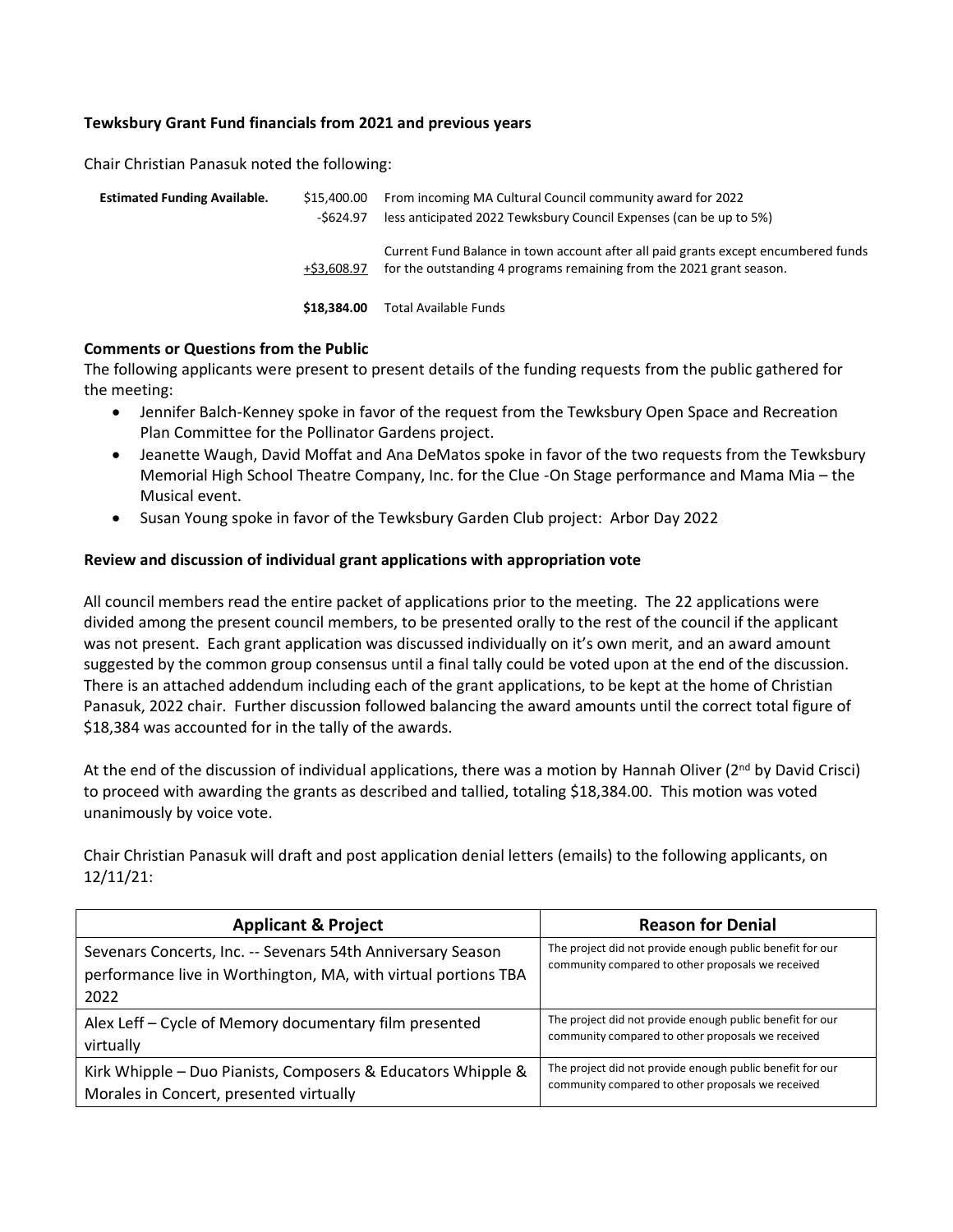Chair Christian Panasuk will draft and post grant award letters to the following applicants, by 12/29:

|                                     |                                           | Amount    |                 |
|-------------------------------------|-------------------------------------------|-----------|-----------------|
| <b>Applicant</b>                    | <b>Project Title</b>                      | Requested | <b>Decision</b> |
| Tewksbury Council on Aging          | Virtual Tour Annual Subscription          | 2350      | 1510            |
| Diane McGary                        | <b>Resident Therapeutic Musician</b>      | 1000      | 150             |
| <b>Matt York</b>                    | Songs and Stories - The Highwaymen        | 650       | 400             |
| Tewksbury Open Space and            |                                           |           |                 |
| <b>Recreation Plan Committee</b>    | <b>Pollinator Gardens</b>                 | 1700      | 1415            |
| Edward L. Cope, Jr.                 | Ed the Wizard's Alchemy Laboratory        | 450       | 400             |
|                                     | <b>Build-A-Flag Woodworking</b>           |           |                 |
| Clear Path for Veterans New England | Art Therapy Workshop                      | 750       | 350             |
| <b>MUSIC Dance edu</b>              | Hip Hop Dance Chair Exercise for Seniors! | 600       | 400             |
| Heath Brook & Trahan Elementary     |                                           |           |                 |
| <b>School PAC</b>                   | Tide Pools Alive                          | 750       | 400             |
| Motoko Dworkin                      | Origami Storigami                         | 500       | 400             |
|                                     | Library's 4th Annual Summer Outdoor       |           |                 |
| Tewksbury Public Library            | <b>Concert Series</b>                     | 5000      | 3750            |
| Tewksbury Memorial High School      |                                           |           |                 |
| Theatre Company, Inc.               | Clue: On Stage                            | 3026      | 2000            |
| Tewksbury Memorial High School      |                                           |           |                 |
| Theatre Company, Inc.               | Mamma Mia, The Musical                    | 8000      | 4000            |
| Tewksbury Public Library            | <b>Circus Minimus</b>                     | 550       | 400             |
| Tewksbury Public Library            | <b>Matt Heaton Music</b>                  | 350       | 350             |
| Discovery Museum, Inc.              | <b>Open Door Connections</b>              | 300       | 150             |
| Tewksbury Garden Club               | Arbor Day Program                         | 600       | 400             |
| Tewksbury Council on Aging          | Shuffleboard at the TSC                   | 1259      | 1259            |
| <b>Rita Parisi</b>                  | Women of '76                              | 550       | 400             |
| North Reading Community Chorale     | Mental Health Themed Choral Concert       | 250       | 250             |
|                                     |                                           |           | 18384           |

Process for award reimbursement in the coming year:

The process for reimbursement will start with forms/requests being sent to Chair Christian Panasuk at her home address. She will review the requests, make sure all the appropriate information is there and rules are followed. She will enter her signature and arrange for the paperwork to be reviewed by Treasurer Lynne Litton or another council member for the second review and signature. Next, the paperwork goes to the town financial office for Selectman approval and reimbursement.

The meeting was adjourned at 12:25pm after a motion by Collin McNaught, second by David Crisci, and by unanimous voice vote.

Respectfully Submitted, by Christian Panasuk, Chair.

Accepted and Approved by all the 8 present members of the council on Wednesday December 15, 2021 as presented by Christian Panasuk, Chair.